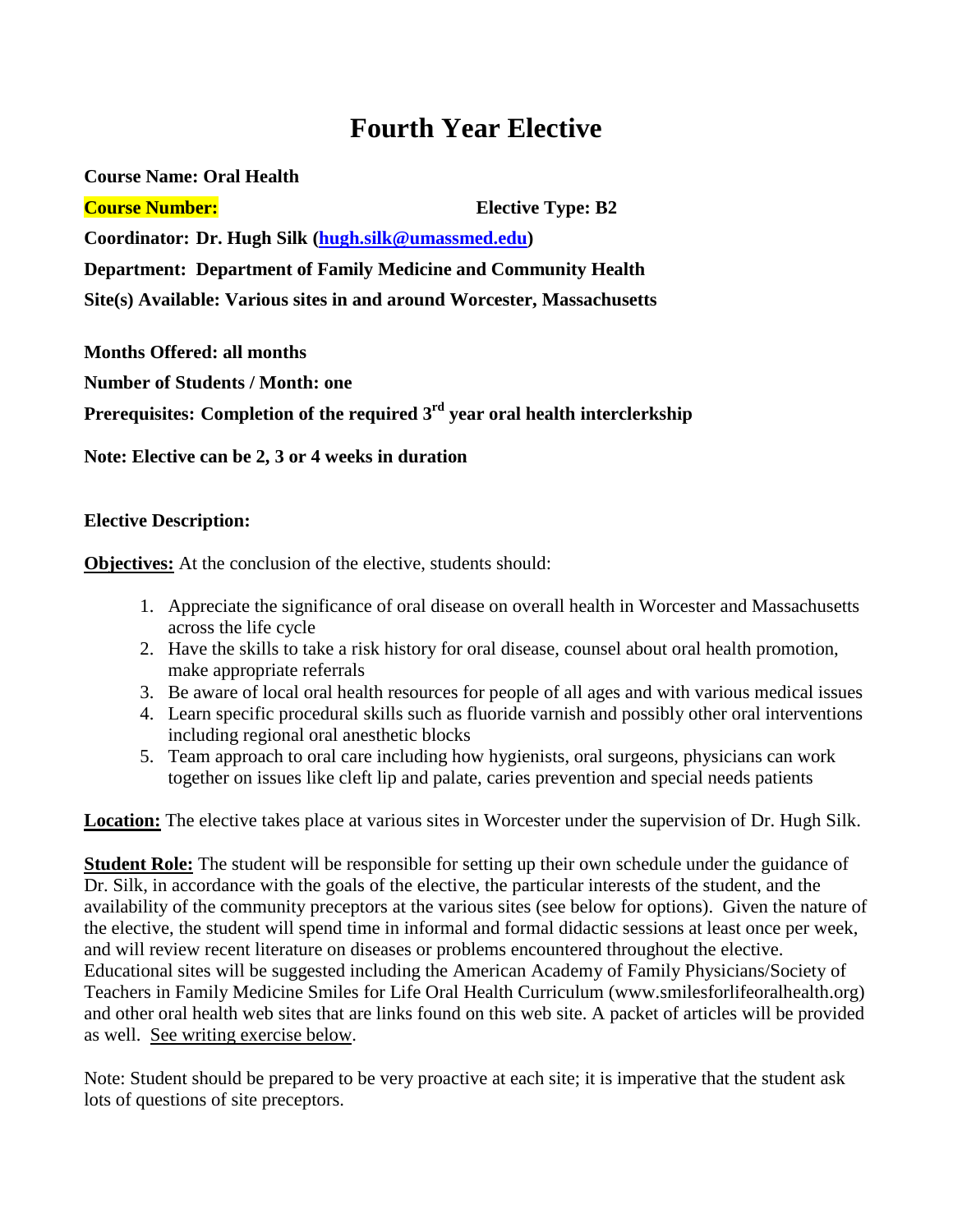## **Writing Exercise:**

Each student over the course of the elective will be asked to write something that helps to deepen the lessons of the elective. Opportunities to write include: assisting Dr Silk write an article for a journal like American Family Physician on an oral health topic; writing an editorial for a local paper; creating a handout for primary care doctors on an oral health topic; editing a chapter in 5 Minute Clinical Consult on one of the oral health chapters Dr. Silk edits annually; writing a reflective piece about the elective for the Thursday Morning Memo (a weekly list-serve that Dr. Silk edits that tells clinical success storied in family medicine.)

Discuss with Dr. Silk when planning the elective.

#### **Discussion:**

Since primary care physicians deal with problems related to oral health, the elective serves to help strengthen such training for those entering a career in primary care with children and/or adults. In general, the student will learn about the different medications used to treat oral pathology, as well as effective prevention and education related to oral health. The elective is type B2, as the student will have direct contact with patients as a major feature of the elective. The student will see an average of at least 6 patients per day on days of patient care activities. The student will obtain appropriate histories when indicated, perform appropriate physical examinations and learn to offer diagnostic and therapeutic alternatives. The student will not have primary responsibility for patients, but rather will work with various physicians, dentists, and dental hygienists at the sites described above. The elective will be twofour weeks long in duration, and the student will be graded according to attitude, demonstration of learning, and ability to synthesize information and develop an appropriate diagnosis and treatment plan, as well as ability to perform appropriate physical examinations. The student will take a pre/post multiple choice test from the Smiles for Life curriculum. Dr. Silk will grade the student taking into consideration these areas, assigning a grade of outstanding, above expected, expected, below expected or no credit.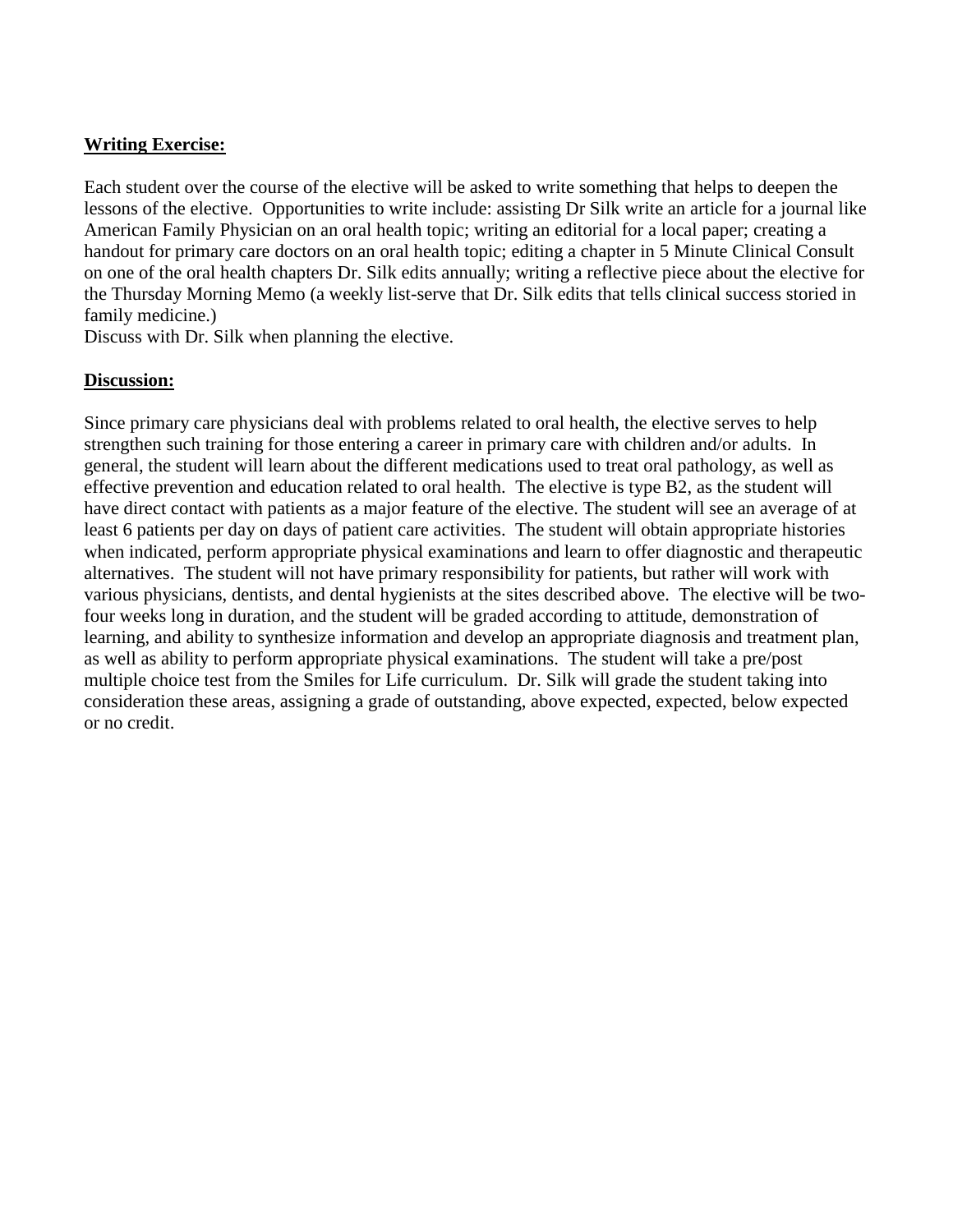## **Resources:**

**Smiles for Life:** The student should go through all 8 modules on day one of the elective. Review Module 1 Systemic-Oral Health first, then Module 7 The Oral Exam (which will include information on basic tooth and mouth anatomy as well as an approach to the pediatric and adult exam) and then the other 6 modules. There are cases and test questions with each module that should be completed. There are also helpful instructional videos. See [www.smilesforlifeoralhealth.org](http://www.smilesforlifeoralhealth.org/) .

**UMASS Care Mobile:** The student will spend several hours on the UMass Care Mobile, seeing patients with the medical and dental providers, to learn about barriers to dental care, as well as the specific issues addressed in the setting of the Care Mobile. On the Care Mobile, the student will educate patients about dental care, perform screening oral exams, and apply fluoride varnish. The student will spend some time with dental hygienists to learn about techniques for examining mouths, particularly of children, and prevention of caries. The student may also accompany the Care Mobile on visits to schools in the Worcester area (when available) to educate children and apply fluoride varnish Thursdays are likely the busiest days. Contact: Jamie Russell [\(jamie.russell@umassmemorial.org\)](mailto:jamie.russell@umassmemorial.org) 774-230-5260 Sara Connor [\(sara.connor@umassmemorial.org\)](mailto:sara.connor@umassmemorial.org) 508-334-7311 or 508-930-0524

**Dental Residency:** The student will spend time with Lutheran dental residents and with the Dental Residency Director at the Family Health Center of Worcester Dental Center to learn first hand about common oral pathology and treatments, and to provide oral health screenings and fluoride treatments to patients. 26 Queen St, 3rd floor (508) 860-7910 Contact: Martha Sullivan, Health Center Dental Director [\(Martha.sullivan@umassmed.edu\)](mailto:Martha.sullivan@umassmed.edu)

**UMass Craniofacial Clinic:** The student can spend a day in the Craniofacial Clinic at UMass to learn about cleft palates and other head and facial abnormalities, as well as treatment and care of such patients in an interdisciplinary setting. This is a great opportunity to learn about team care for an oral problem including speech, nutrition, genetics, dentistry, etc. Best to follow one patient/family through the process. Wednesdays; once per month only (?mid-month); 8-1pm. Main number: 508-334-5969 Contact: Janice Lalikos [\(Janice.Lalikos@umassmemorial.org\)](mailto:Janice.Lalikos@umassmemorial.org)

**Oral Surgeon:** The student can work with Dr. Rod Lewin, an oral surgeon in Fitchburg, to learn handson approach to regional nerve blocks of the mouth and about tooth extraction and incision and drainage of dental abscesses. Dr Lewin will also cover topics of ABCs of airway maintenance, nerves of the head and neck, x-ray review, and trauma. This location will also address social issues related to dental care, and a review of oral anatomy. Mondays and Tuesdays. Health Alliance Burbank Hospital. 275 Nichols st, Fitchburg. Main number: (978) 343-5000 Contact: Dr. Rod Lewin [\(rwldl@aol.com\)](mailto:rwldl@aol.com)

**Oral Health Advocacy:** The student can travel to Boston to learn about oral health advocacy in Massachusetts through the organization Health Care For All and the Watch Your Mouth Campaign, and will also learn about the work done by the Massachusetts Department of Health's Oral Health Division. Set up for same day.

The student can attend local and state public oral health meetings and trainings with Dr. Silk as available. Contact: Hugh Silk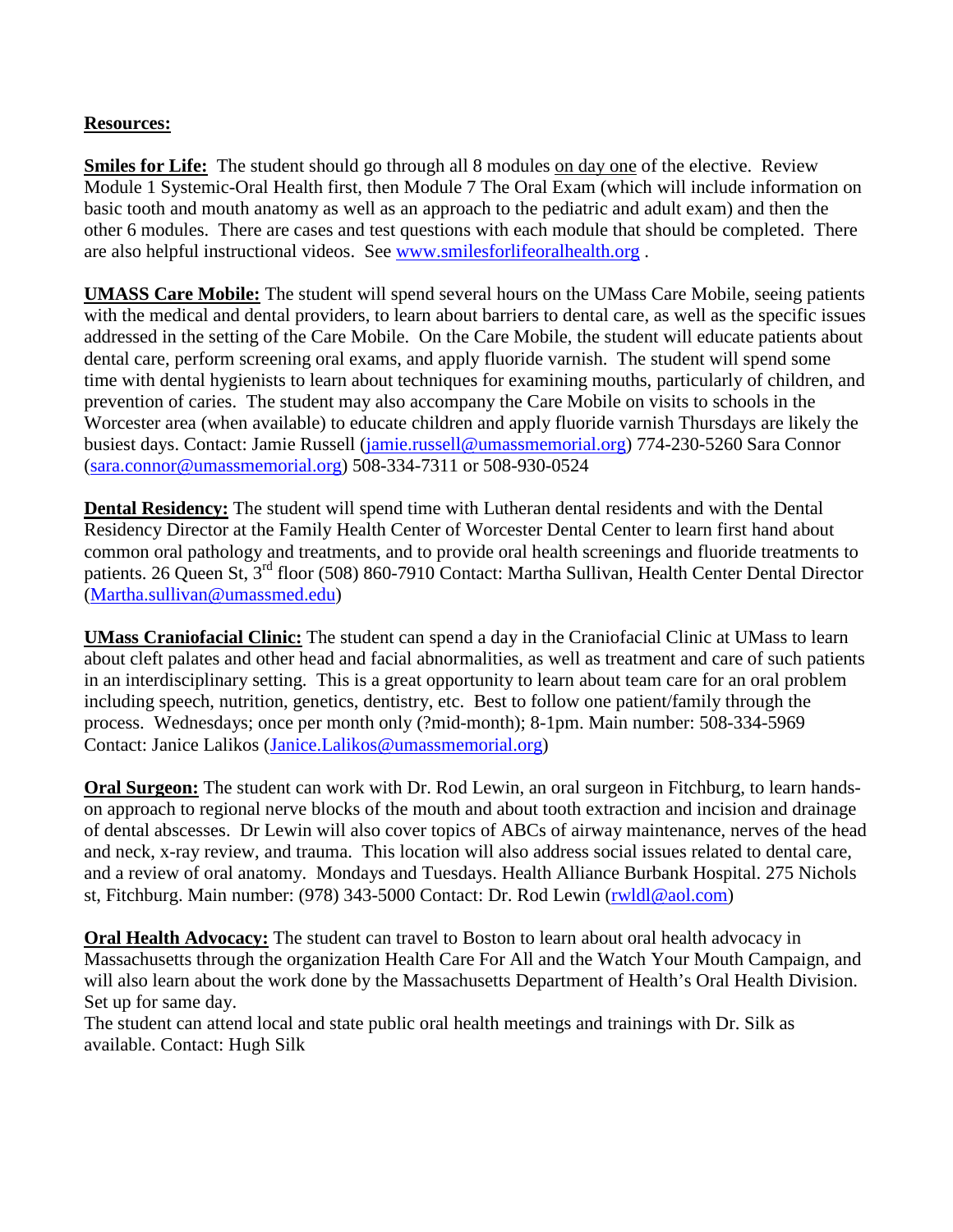**Head Start:** Students will work with the Head Start dental hygienist learning how to teach parents and children about good oral health and performing oral exams on young children. This is an opportunity to work with a very enthusiastic and dedicated hygienist who uses incentives for the children as she teaches. Also very good lessons about nutrition and oral health. 337 Mill St, Mill Swan School Contact: Linda Schoonmaker [Schoonmaker@worc.k12.ma.us](mailto:Schoonmaker@worc.k12.ma.us) (508) 799-3238

**Dental Hygiene School:** Students will work with dental hygiene students where they will learn tips about oral exams, hygiene advice in a wide range of patients, and hear the stories of patients who often have no dental insurance. A chance to learn a great deal about how to educate and motivate patients. This is also a great resource to learn about for your patients. 2 options:

## **The Esther M. Wilkins Forsyth Dental Hygiene Clinic at MCPHS**

10 Lincoln Square, 3rd Floor, Worcester, MA Contact Christine Dominick, Professor at [christine.dominick@mcphs.edu](mailto:christine.dominick@mcphs.edu) or 774.243.3412 and for site specifics, Anna Matos-Mournighan Front Desk Administrator [\(Anna.Matos-Mournighan@mcphs.edu](mailto:Anna.Matos-Mournighan@mcphs.edu) or 774-243-3410)

## **Quinsigamond Community College School of Dental Hygiene** 670 West Boylston St.

(Administration Building (seen from the road) go up the front stairs and enter the Dental Hygiene Clinic which is in front of them—the receptionist is Ms. Charlotte Santimaw) 508-853-2300 or the clinic at 508 854-4306 Contact: Katherine Soal [Clinical Coordinator](https://mail.umassmed.edu/owa/?ae=Item&t=IPM.Note&a=New&to=drollo%40qcc.mass.edu&nm=Donna+Rollo) ; or [Jane Gauthier](https://mail.umassmed.edu/owa/?ae=Item&t=IPM.Note&a=New&to=jgauthier%40qcc.mass.edu&nm=Jane+Gauthier)  [\[jgauthier@qcc.mass.edu\].](https://mail.umassmed.edu/owa/?ae=Item&t=IPM.Note&a=New&to=jgauthier%40qcc.mass.edu&nm=Jane+Gauthier) Consider asking to attend on a day that Sue is teaching and also a day that the faculty dentist is present who can review xrays with you.

**Oral Health Events:** At certain times of the year, the elective student will be able to join others at health fairs to promote oral health, hand out toothbrushes, etc. e.g. Children's Dental Health Month events in January, Teddy Bear Clinic in April. Contact: Hugh Silk There are also volunteer opportunities thought the UMMS Oral Health Interest Group to do one-on-one oral hygiene and referral center awareness teaching at the student-run free clinics in Worcester.

**Pediatric Oral Health**: Students can join a busy private practice office (Worcester Kids Dentist or New England Kids) to get a sense of where referrals come from, what do the hygienists and dentist do different in a pediatric focused office, and learn skills about counseling and examining small children's mouths. Learn about the importance of referring children as young as 1 year; how to assess for fluoride supplements; using rewards to complete exams; how to talk to kids in a medical setting; how to practice in a humane manner and how to work with children and adults who have special needs. *Worcester Kids Dentist*: 41 Lancaster St Worcester. Main Number: (508) 754-9825 Email Dr Chengeto Vera [\(drvera@worcesterkidsdentist.com\)](mailto:drvera@worcesterkidsdentist.com) and call office to set up with Kerrilee Adams (office manager) for actual dates or 508-754-9825 *New England Kids in Auburn*. (Tuesday and Wednesdays only) 48 Auburn St Auburn MA 508-832- 6278 Dr. Anubha Sa anubha.surati@gmail.com

**Medical Primary Care Setting:** Massachusetts has joined 43 other states in reimbursing primary care medical providers to assess children's dental issues and apply fluoride varnish for children receiving Medicaid/MassHealth. Join doctors/Nurse practitioners at Plumley Village Health services as they see